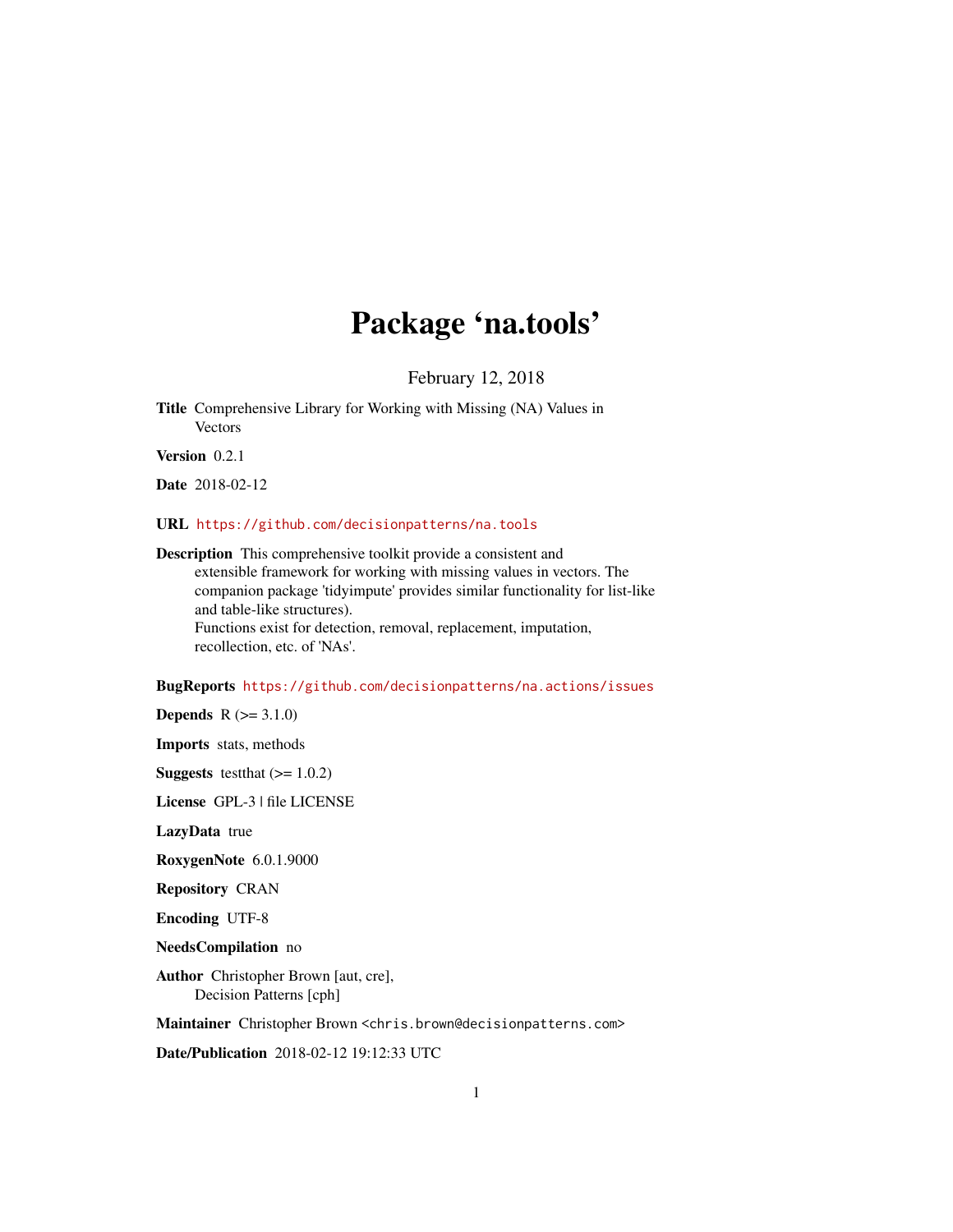## <span id="page-1-0"></span>R topics documented:

| Index |                                                                                                            |  |  |  |  |  |  |  |  |  |  |  |  |  |  | 15 |
|-------|------------------------------------------------------------------------------------------------------------|--|--|--|--|--|--|--|--|--|--|--|--|--|--|----|
|       |                                                                                                            |  |  |  |  |  |  |  |  |  |  |  |  |  |  |    |
|       |                                                                                                            |  |  |  |  |  |  |  |  |  |  |  |  |  |  |    |
|       |                                                                                                            |  |  |  |  |  |  |  |  |  |  |  |  |  |  |    |
|       |                                                                                                            |  |  |  |  |  |  |  |  |  |  |  |  |  |  |    |
|       |                                                                                                            |  |  |  |  |  |  |  |  |  |  |  |  |  |  |    |
|       |                                                                                                            |  |  |  |  |  |  |  |  |  |  |  |  |  |  |    |
|       |                                                                                                            |  |  |  |  |  |  |  |  |  |  |  |  |  |  |    |
|       |                                                                                                            |  |  |  |  |  |  |  |  |  |  |  |  |  |  |    |
|       | impute-commutative $\ldots \ldots \ldots \ldots \ldots \ldots \ldots \ldots \ldots \ldots \ldots \ldots 5$ |  |  |  |  |  |  |  |  |  |  |  |  |  |  |    |
|       |                                                                                                            |  |  |  |  |  |  |  |  |  |  |  |  |  |  |    |
|       |                                                                                                            |  |  |  |  |  |  |  |  |  |  |  |  |  |  |    |

<span id="page-1-1"></span>

all\_na *Tests for missing values*

## Description

Test if all values are missing

## Usage

all\_na(x) ## Default S3 method: all\_na(x) any\_na(x) is\_na() which\_na(x)

## Arguments

x object to test.

## Details

These are S3 Generics that provide default methods.

all\_na reports if all values are missing.

any\_na reports if any values are missing. If always returns a logical scalar.

is\_na is a wrapper around [base::is.na\(\)](#page-0-0) created to keep stylistic consistenct with the other functions.

which\_na is implemented as which( $is.na(x)$ ). It is a S3 generic function.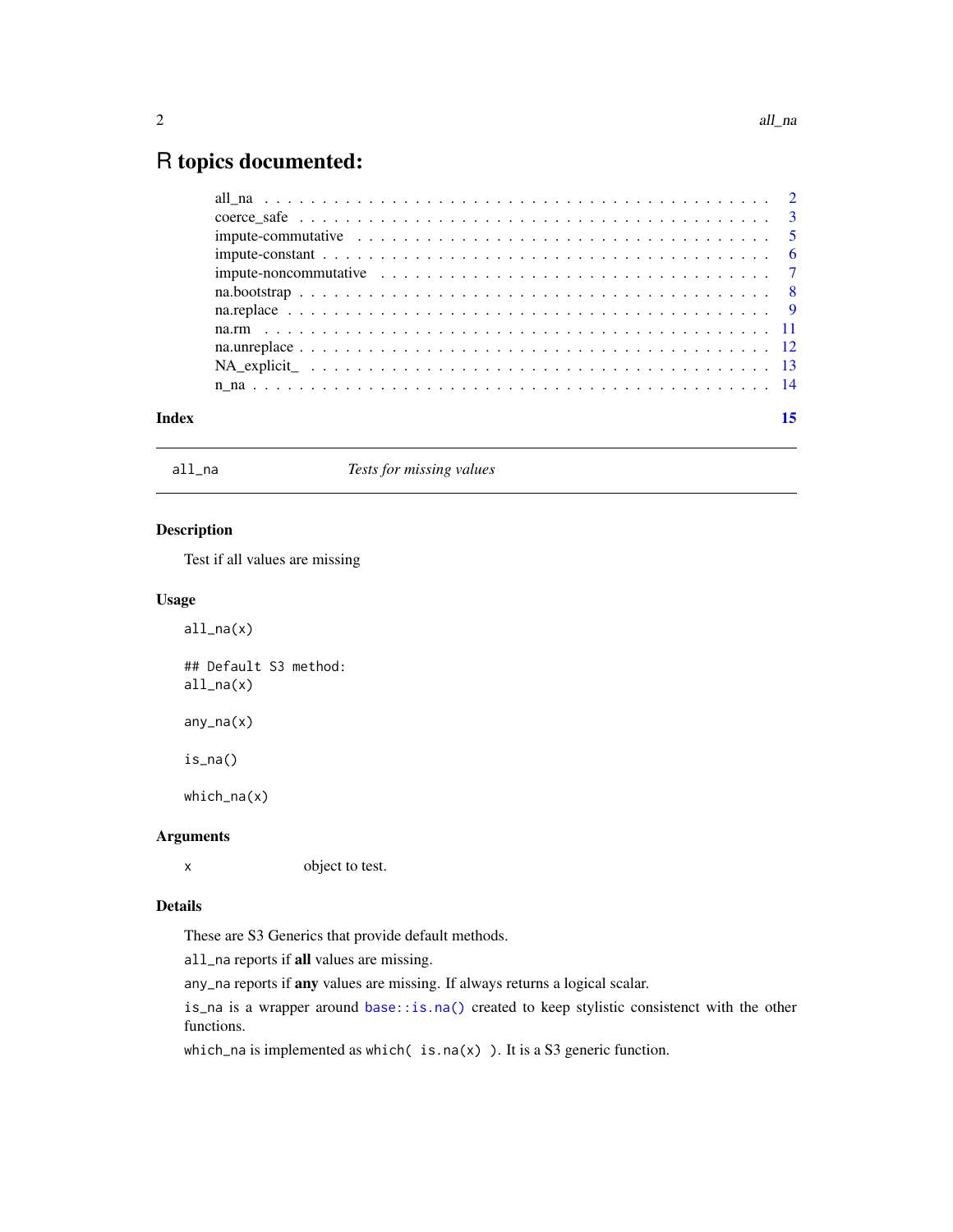<span id="page-2-0"></span>coerce\_safe 3

#### Value

logical scalar indicating if values are missing.

logical scalar; either TRUE or FALSE.

integer of indexes of x that corerspond to elements of x that are missing (NA). Names of the result are set to the names of x.

## See Also

- [base::anyNA\(\)](#page-0-0)
- base:: is.na() for the variant returning logical

## Examples

```
all_na( c( NA, NA, 1 ) ) # FALSE
all_na(c( NA, NA, NA)) # TRUE
df <- data.frame( char = rep(NA_character_, 3), nums=1:3)
all_na(df) # FALSE
df <- data.frame( char = rep(NA_character_, 3), nums=rep(NA_real_,3))
all_na(df) # TRUE
any_na( 1:10 ) # FALSE
any_na( c( 1, NA, 3 ) ) # TRUE
x \leq -c(1, NA, NA, 4:6)which_na(x)
names(x) <- letters[1:6]
which_na(x)
```
coerce\_safe *coerce\_safe*

## Description

Coerce values in a safe, non-destructive and consistent way.

## Usage

```
coerce_safe(object, class, alert = stop, ..., alert_irreversible = alert,
  alert_na = alert)
```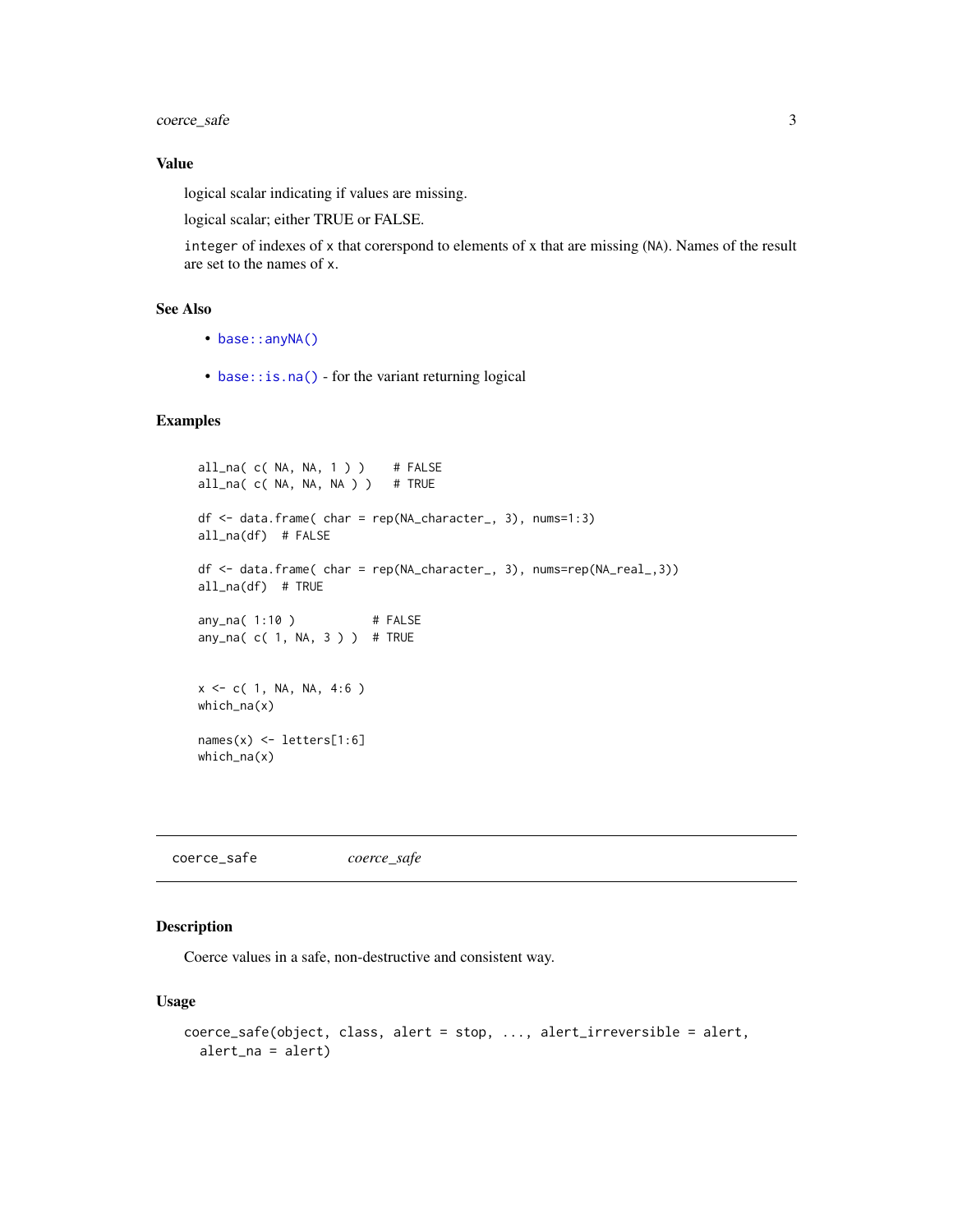## <span id="page-3-0"></span>Arguments

| class<br>character; class to which object should be coerced.<br>function to use to raise exceptions: (Default: base::stop())<br>alert<br>unused<br>alert_irreversible<br>function to raise alert when coercion is not reversible. See Details.<br>alert_na<br>function to raise when NAs are produced.<br>coerce_safe transform the object to class in a safe, consistent, non-destructive<br>way.<br>Safe means that coercison:<br>1. is non-destructive (i.e information is not lost in the transformation)<br>2. is reversible:<br>$f^{-1}(f(x)) == x$<br>3. does not introduce (additional) missing values (NA)<br>By default, corece_safe raises an alert (message warning lerror) when the at-<br>tempted coercion violates these constraints. The alert argument (and alert_irreversible<br>or alert_na) can be used to fleixble change the response. Valid values for these<br>are base:: message(), base:: warning() and base:: stop among others. | object | to be coerced |
|-------------------------------------------------------------------------------------------------------------------------------------------------------------------------------------------------------------------------------------------------------------------------------------------------------------------------------------------------------------------------------------------------------------------------------------------------------------------------------------------------------------------------------------------------------------------------------------------------------------------------------------------------------------------------------------------------------------------------------------------------------------------------------------------------------------------------------------------------------------------------------------------------------------------------------------------------------------|--------|---------------|
|                                                                                                                                                                                                                                                                                                                                                                                                                                                                                                                                                                                                                                                                                                                                                                                                                                                                                                                                                             |        |               |
|                                                                                                                                                                                                                                                                                                                                                                                                                                                                                                                                                                                                                                                                                                                                                                                                                                                                                                                                                             |        |               |
|                                                                                                                                                                                                                                                                                                                                                                                                                                                                                                                                                                                                                                                                                                                                                                                                                                                                                                                                                             |        |               |
|                                                                                                                                                                                                                                                                                                                                                                                                                                                                                                                                                                                                                                                                                                                                                                                                                                                                                                                                                             |        |               |
|                                                                                                                                                                                                                                                                                                                                                                                                                                                                                                                                                                                                                                                                                                                                                                                                                                                                                                                                                             |        |               |
|                                                                                                                                                                                                                                                                                                                                                                                                                                                                                                                                                                                                                                                                                                                                                                                                                                                                                                                                                             |        |               |

## Value

object coerced to class but ensured that there has been no loss in data and no additional Missonve values introduced.

## Note

There must be a as method to the reverse coercion for this function to work.

## See Also

[methods::as](#page-0-0) 'coercion::try\_as()"

## Examples

```
## Not run:
  # Error
  coerce_safe(1.01, "integer") # 1.01 != 1
  coerce_safe( c("1","2","a"), "integer" )
```
## End(Not run)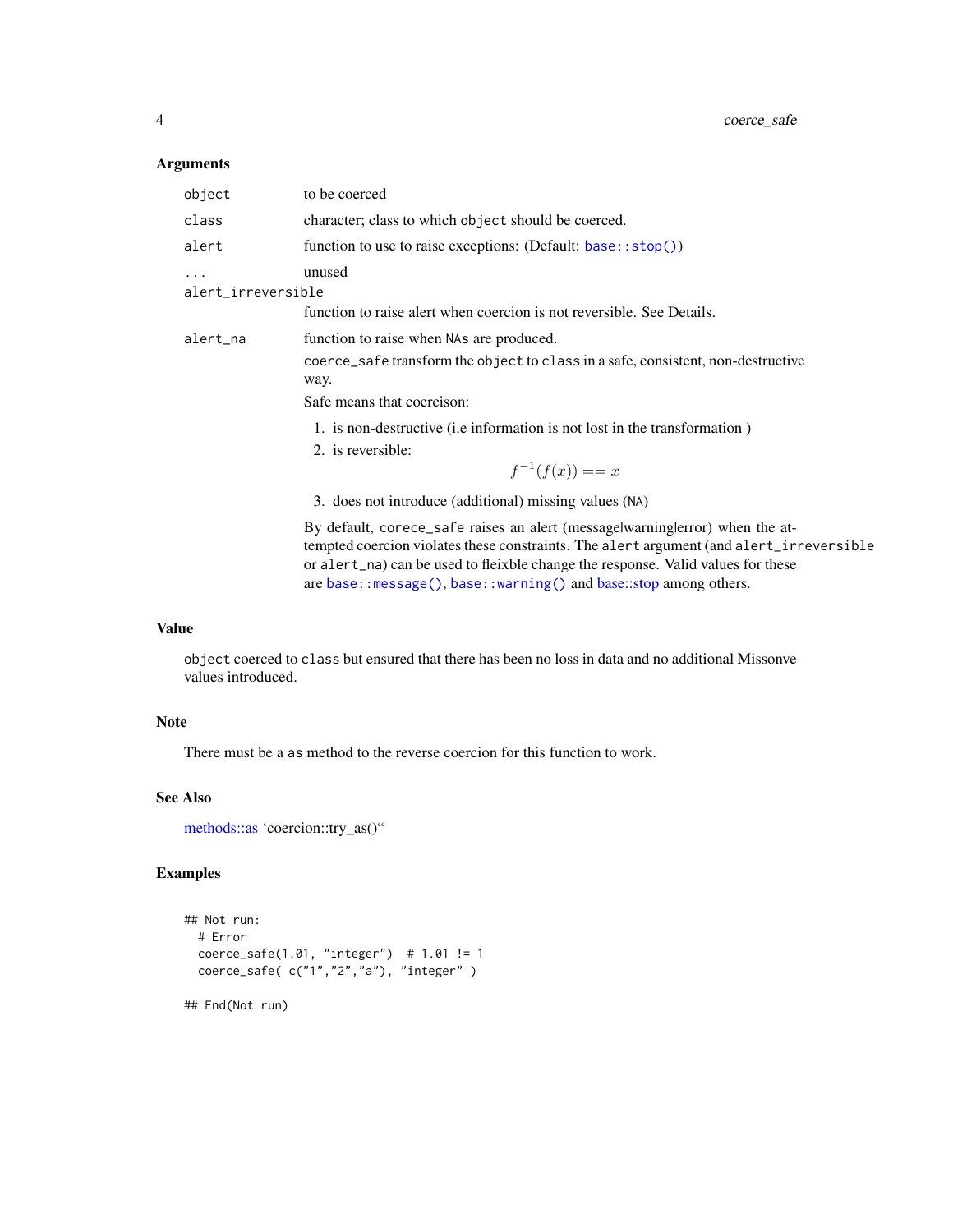<span id="page-4-1"></span><span id="page-4-0"></span>impute-commutative *Imputation by Cummutative Functions Impute using replacement values calculated from a univariate, cummuative function.*

### **Description**

Imputation by Cummutative Functions

Impute using replacement values calculated from a univariate, cummuative function.

na.median imputes with the median value of x. The median is only valid for numeric or logical values.

#### Usage

```
na.max(.x, ...)
n a.min(.x, ...)na.macan(.x, ...)na.median(.x, ...)
na.quantile(.x, ...)
na.mode(.x, ...)
na.most_freq(.x, ...)
```
#### Arguments

| $\cdot$ X | vector in which NA values are to be replaced. The ordering of x does not matter. |
|-----------|----------------------------------------------------------------------------------|
| .         | additional arguments passed to lower-level summary functions.                    |

#### Details

This collection of functions calculates a replacement value using an unvariate function where the order of values in x do not matter, i.e. commutative.

na.max and na.min replace missing values (NA) with the maximum or minimum *of non-missing values* x. (Internally: base::max(..., na.rm=TRUE) and base::min(..., na.rm=TRUE).... has no affect.

na.mean replaces NA values with the mean of x. Internally, mean(x, na.rm=TRUE, ... ) is used. If mean cannot be calculated (e.g. x isn't numeric) then x is returned with a warning.

na.quantile imputes with a quantile. The quantile is specified by a probs argument that is passed to [stats::quantile\(\)](#page-0-0). If probs can be a scalar value in which all values are replaced by that quantile or a vector of length $(x)$  values which replaces the missing values of x with the probs. The ability to provide a vector may be deprecated in the future.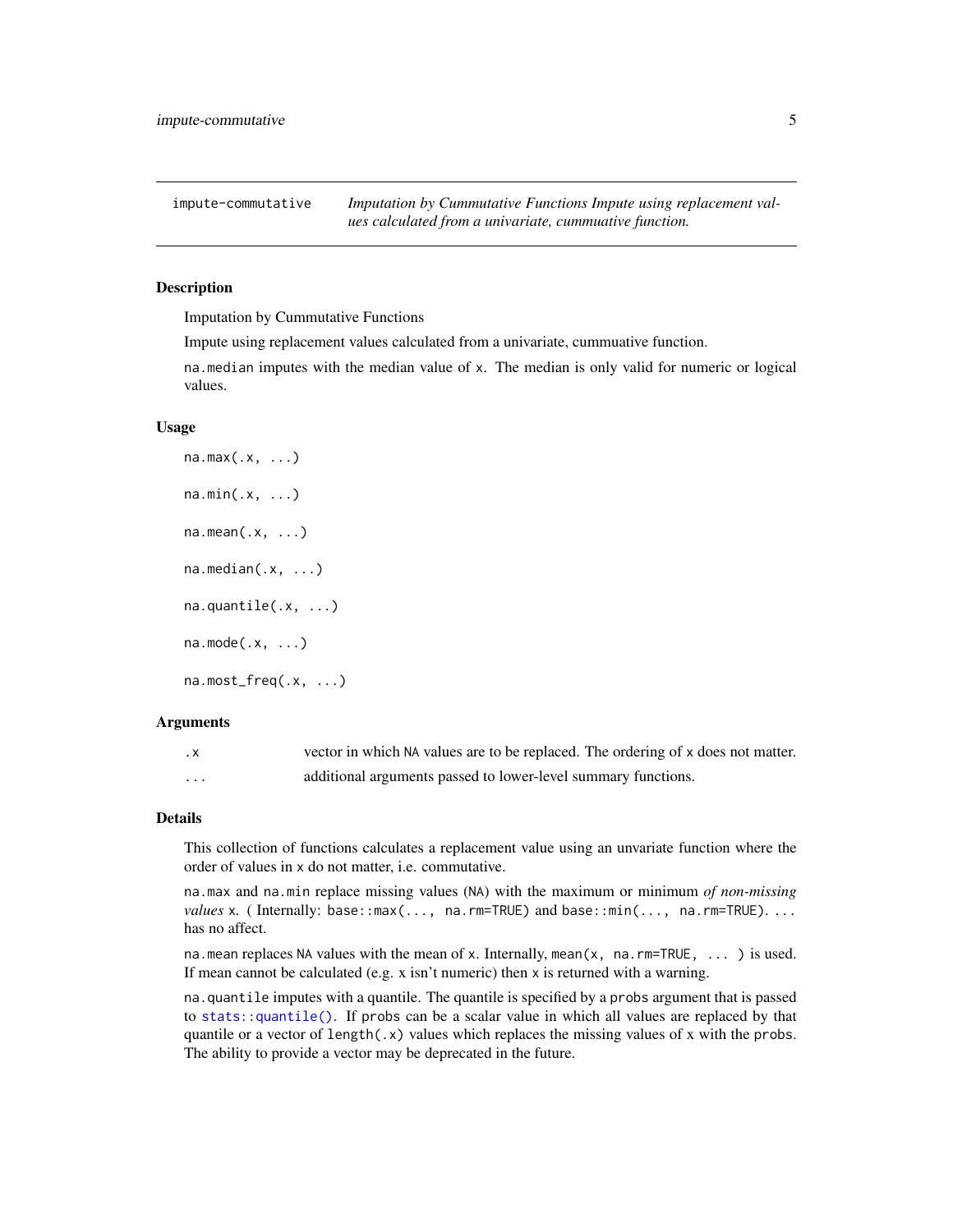<span id="page-5-0"></span>na.mode replaces all NA with the most frequently occuring value. In the event of ties, the value encounter first is listed first is used.

na.most\_freq is an alias for na.mode since the underlying function

## Value

A vector of class(x) and length(x) in which missing values (NA) have been replaced the result of a function call:

 $fun(x, ...)$ 

## See Also

- [na.replace\(\)](#page-8-1) used internally by these functions
- [na.constant\(\)](#page-5-1)
- [base::max\(\)](#page-0-0) and [base::min\(\)](#page-0-0)

#### [median\(\)](#page-0-0)

• [quantile\(\)](#page-0-0)

## Examples

```
na.median( c(1,2,NA_real_,3) )
na.quantile( c(1,2,NA_real_,3), prob=0.4 )
na.most_freq( c(1,1,NA,4) )
na.most_freq( c(1,1,4,4,NA) )
```
impute-constant *Impute by Constant Value Replaces* NA*s by a constant*

#### <span id="page-5-1"></span>Description

Impute by Constant Value Replaces NAs by a constant

#### Usage

na.constant(.x, .na) na.inf(.x) na.neginf(.x) na.zero(.x)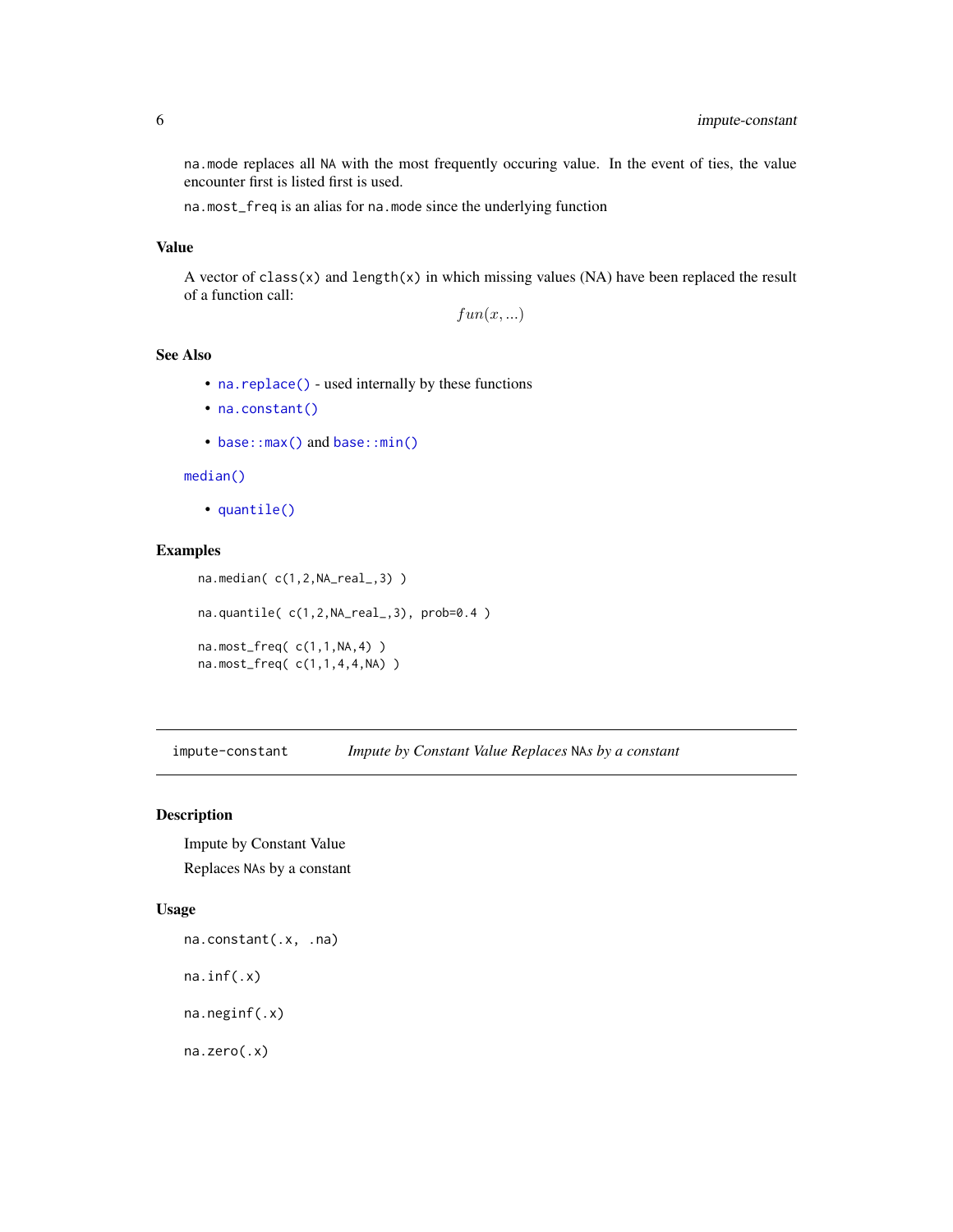#### <span id="page-6-0"></span>**Arguments**

| . х  | vector; of values to have the NA |
|------|----------------------------------|
| . na | scalar to use as replacement.    |

## Details

These functions replace ALL NA values in x with an scalar value specified by .na.

na.constant replaces missing values with a scalar constant. It is a wrapper around [na.replace\(\)](#page-8-1) but permits .na to only be a scalar.

na.inf and na.neginf replace all missing values with Inf and -Inf repectively. '.

na\_zero replaces missing values with  $\theta$  which gets coerced to the class(x) as needed.

#### Value

A vector with the type and length of x with all missing values replaces by .na.

#### See Also

• [na.replace\(\)](#page-8-1) the underlying function that performs the replacement.

## Examples

na.constant( c(1,NA,2), -1 ) na.inf( c( 1, 2, NA, 4) ) na.neginf( c( 1, 2, NA, 4) ) na.zero( c(1,NA,3) ) # 1 0 3

impute-noncommutative *non-commutative imputation Impute missing values using noncommutative functions, i.e. where the order* matters*.*

#### Description

non-commutative imputation

Impute missing values using non-commutative functions, i.e. where the order matters.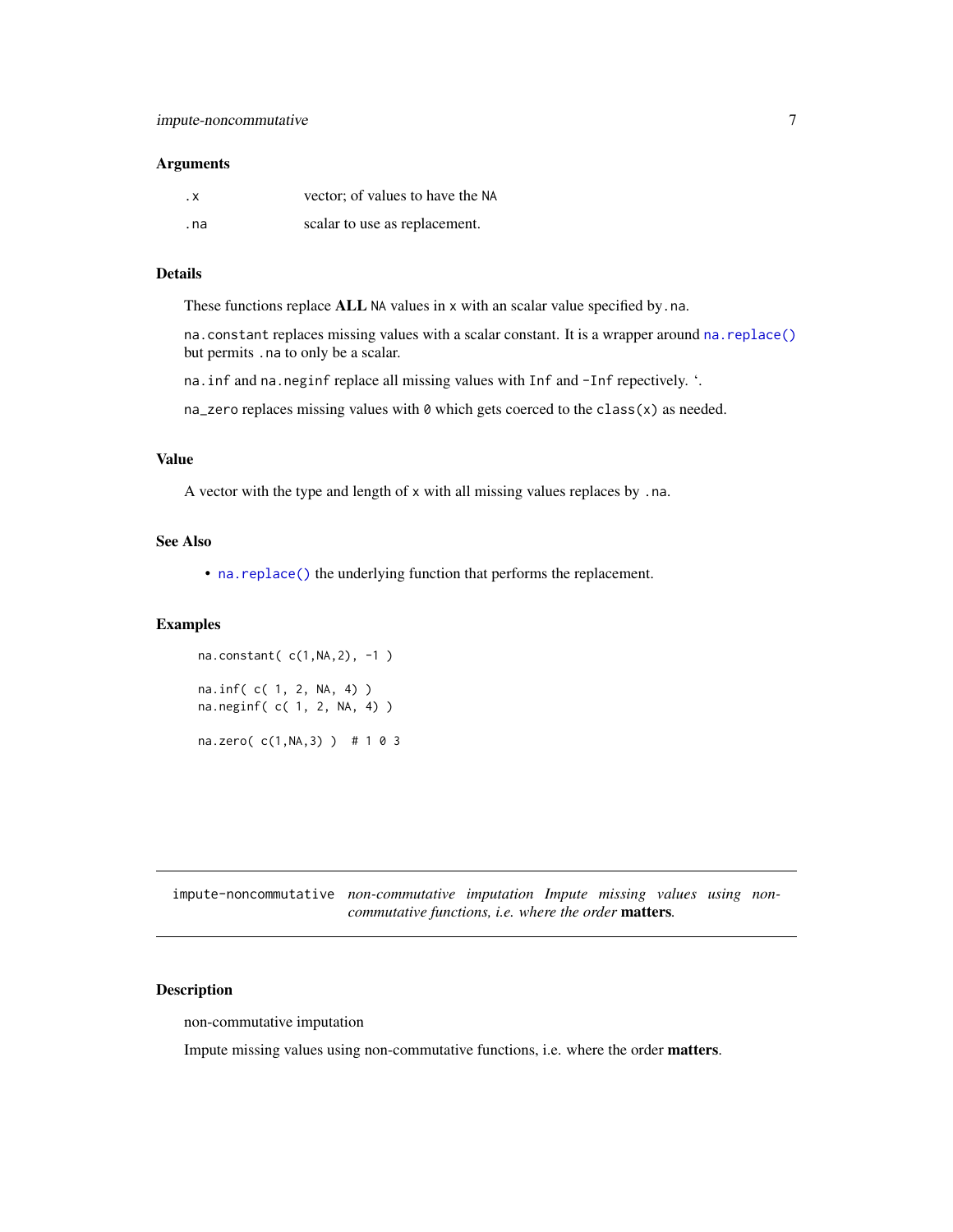#### Usage

```
na.cummax(.x, ...)
na.cummin(.x, ...)na.cumsum(.x, ...)na.cumprod(.x, ...)
```
#### Arguments

| . х                     | atomic-vector with 0 or more missing values |
|-------------------------|---------------------------------------------|
| $\cdot$ $\cdot$ $\cdot$ | additional arguments                        |

## Details

Non-commutative imputations functions assume that x is in the proper order since the values depend on order. Usually, this is relevant then .x is part of a table.

These functions replaces NA values with the cummulative max of .x. Internally,  $fun(x, na.rm=TRUE, ... )$ is used. If the function cannot be calculated (e.g. .x isn't numeric) then x is returned unchanged with a warning.

Use of na.cumsum and na.cumprod are dangerous since they omit missing values that may contribute to

#### See Also

- base:: cummax()
- [impute-commutative](#page-4-1)

na.bootstrap *na.bootstrap*

## Description

Replace missing values with value randomly drawn from x

## Usage

```
na.bootstrap(.x, ...)
```
na.resample(.x, ...)

#### Arguments

| . х                     | vector with                                    |
|-------------------------|------------------------------------------------|
| $\cdot$ $\cdot$ $\cdot$ | additional arguments passed to base:: sample() |

<span id="page-7-0"></span>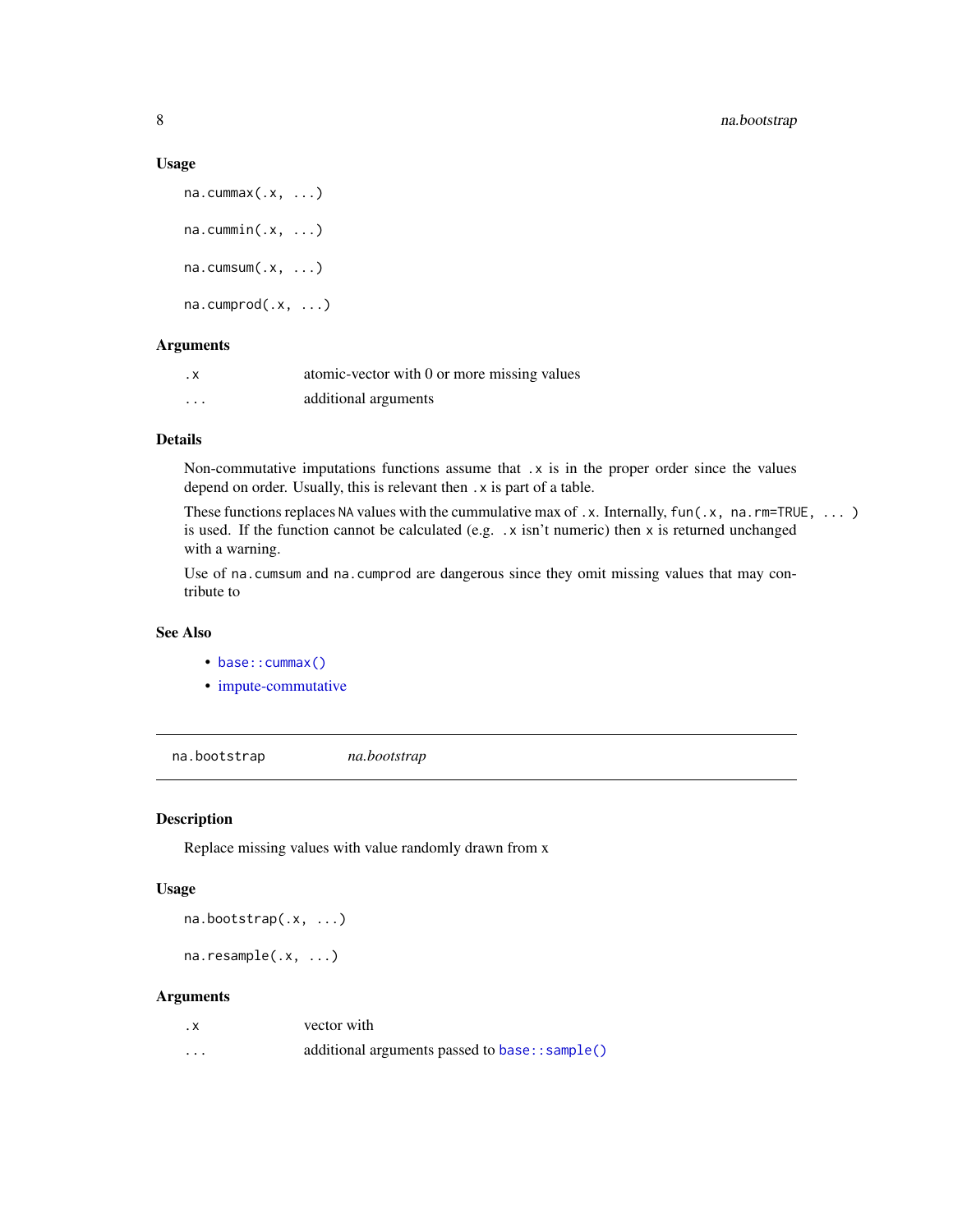#### <span id="page-8-0"></span>na.replace 99

## Details

na.random replaces missing values by sampling the non-missing values. By default aampling occurs with replacement since more valuables may be needed than are available. This function is based on [base::sample\(\)](#page-0-0).

The default is to replace by sampling a population defined by the non-missing values of .x with replacement

na.random is an alias for na.bootstrap. '

#### Note

na.bootstrap is non-deterministic. Use [base::set.seed\(\)](#page-0-0) to make it deterministic

## See Also

• [base::sample\(\)](#page-0-0)

### Examples

 $x \leq -c(1, NA, 3)$ na.bootstrap(x)

#### <span id="page-8-1"></span>na.replace *Replace Missing Values*

## Description

Replaces NA values with explicit values.

#### Usage

```
na.replace(x, .na, ...)
na.explicit(x)
```
## Arguments

| X   | vector in which NA values are to be replaced.                              |
|-----|----------------------------------------------------------------------------|
| .na | scalar, length $(x)$ -vector or function used to replace NA. See #Details. |
| .   | additional arguments passed to . na when it is a function.                 |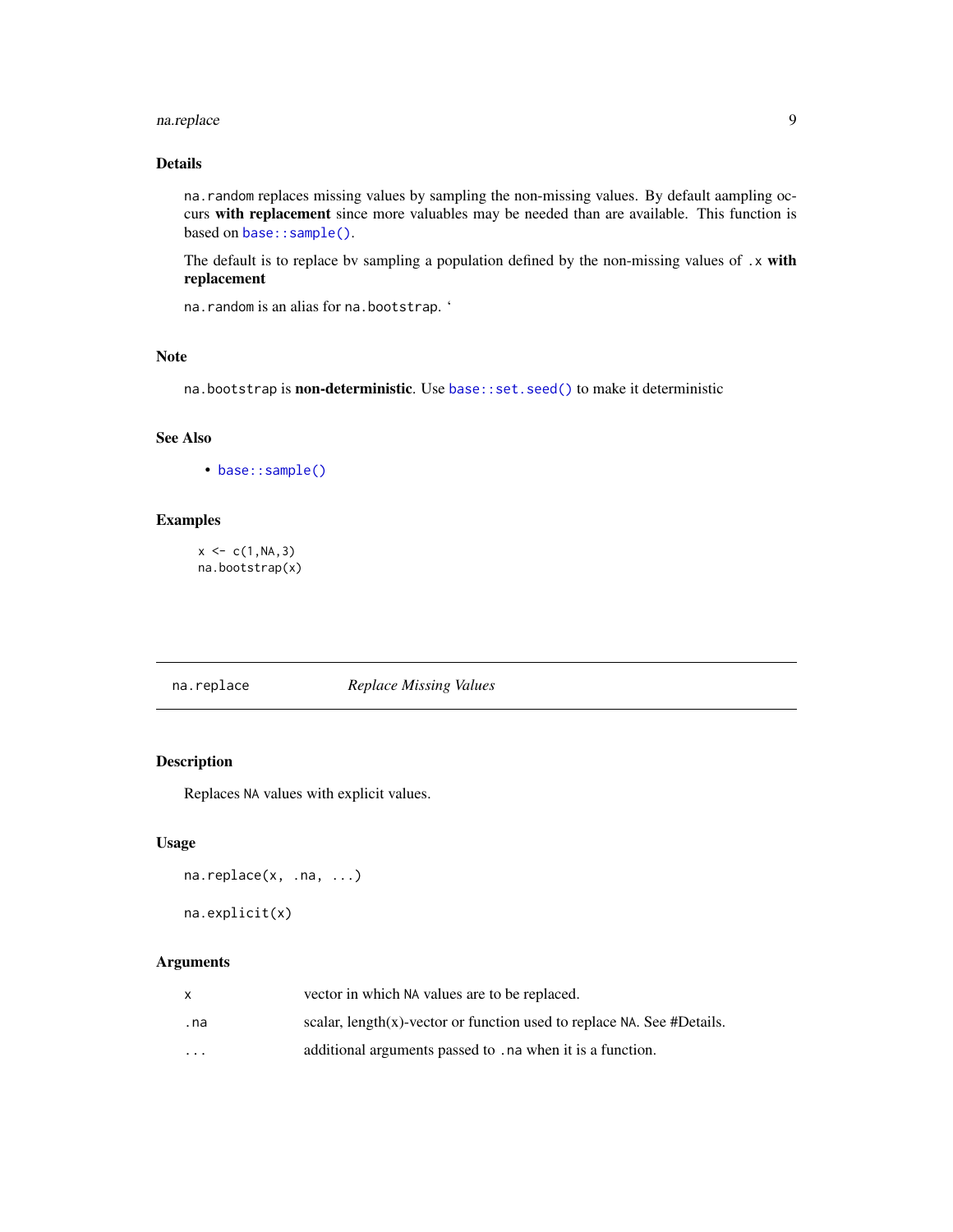#### Details

na.replace replaces missing values in x by .na if possible.

In R, replacement of values can cause a change in the class/type of an object. This is not often desired. na.replace is class/type-safe and length-safe. It replaces missing values without changing the x's class or length regardless of the value provided by .na.

#### Param: x

If x is **categorical** (e.g. character or factor), .na is optional. The default is "(NA)" and can be set with options( $NA$ <sub>explicit</sub> = new\_value). It can also be referenced directly with NA\_explicit.

If x is a **factor**, unique values of .na not in already present in  $levels(x)$  will be added. They are appended silently unless getOption('verbose')==TRUE in which a message reports the added levels.

#### Param: .na

.na can be either a scalar, vector or function.

If a scalar, each missing value of  $x$  is replaced by na.

If a vector, .na must have length(x). Missing values of xare replaced by corresponding elements of.na. Recycli

If a function, x is transformed by .na' with:

.na $(x, \ldots)$ 

then preceding with normal operations.

na.explicit is an alias for na.replace that uses [NA\\_explicit\\_](#page-12-1) for '.na"; it returns x unchanged if it cannot change the value.

#### Value

A vector with the class and length of x. NAs in x will be replaced by .na. .na is coerced as necessary.

#### See Also

- [base::ifelse\(\)](#page-0-0), [base::replace\(\)](#page-0-0)
- forcats::fct\_explicit\_na which only handles factors

## Examples

```
# Integers and numerics
na.replace( c(1,NA,3,NA), 2 ) # 1 2 3 2
na.replace( c(1,NA,3,NA), 1:4 ) # 1 2 3 4
# This produces an error because it would change the type
## Not run:
na.replace( c(1,NA,3,NA), letters[1:4] ) # "1" "b" "3" "d"
```
## End(Not run)

<span id="page-9-0"></span>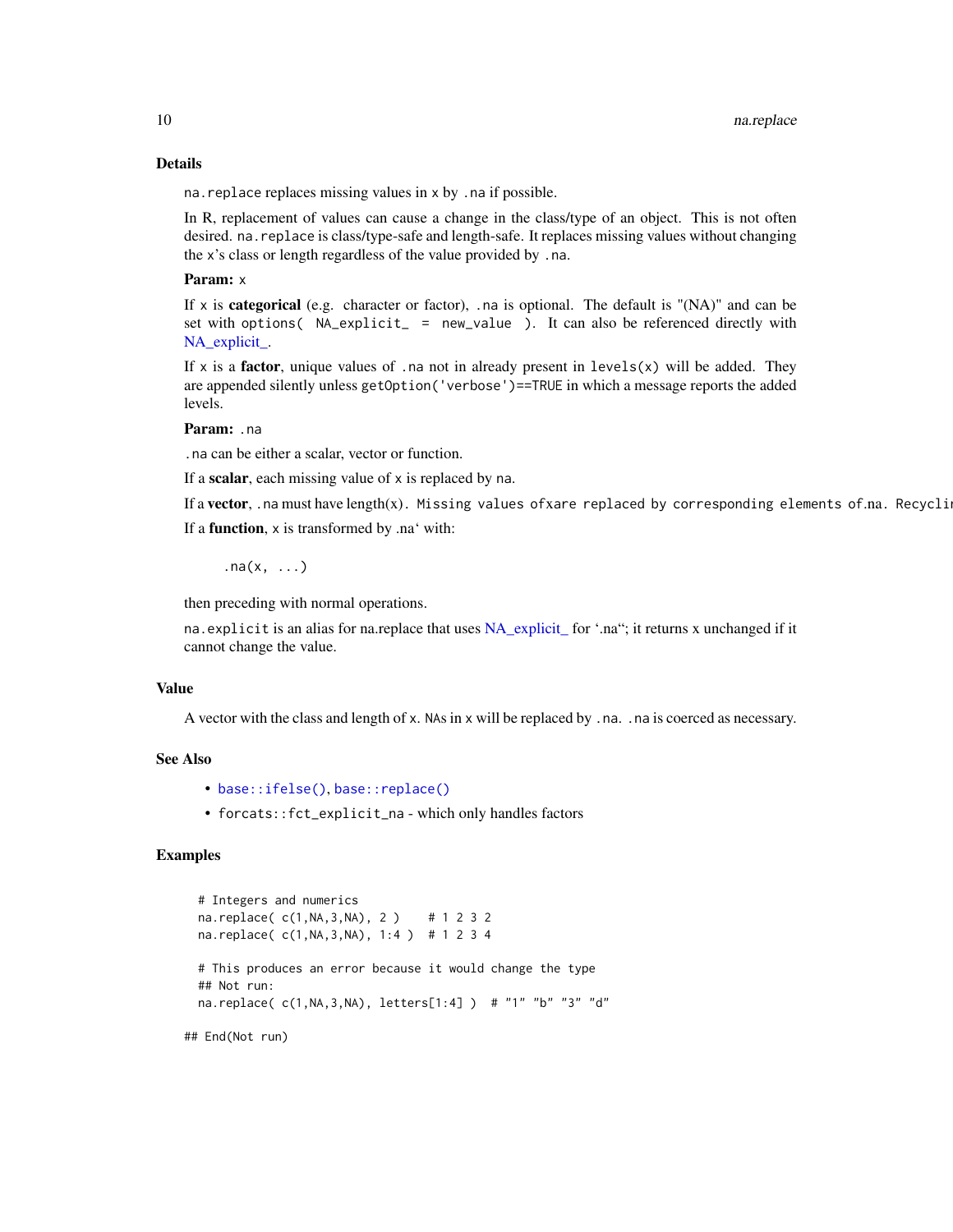#### <span id="page-10-0"></span>na.rm and the contract of the contract of the contract of the contract of the contract of the contract of the contract of the contract of the contract of the contract of the contract of the contract of the contract of the

```
# Characters
 lets <- letters[1:5]
 lets[ c(2,4) ] \leftarrow NAna.replace(lets) # replace with NA_explicit_
 # Factors
 fct <- as.factor( c( NA, letters[2:4], NA) )
 fct
 na.replace(fct, "z") # z b c d z -- level z added
 na.replace(fct, letters[1:5] )
 na.replace(fct)
## Not run:
  na.replace( rep(NA,3), rep(NA,3) )
## End(Not run)
```
na.rm *na.rm*

## Description

Removes NA values from objects

#### Usage

na.rm(object, ...)

#### Arguments

| object | to remove NAs from                               |
|--------|--------------------------------------------------|
| .      | further arguments special methods could require. |

## Details

For vectors this is the same as [stats::na.omit\(\)](#page-0-0) or [stats::na.exclude\(\)](#page-0-0). It will also work on recursive objects.

This is predominantly maintained for syntactic convenience since a number of functions have na.omir

#### Value

An object of the same class with all NA values removed. For data.frame and data.table objects entire columns are removed if they contain solely NA values.

#### See Also

- [stats::na.omit\(\)](#page-0-0), [stats::na.exclude\(\)](#page-0-0)
- [all\\_na\(\)](#page-1-1)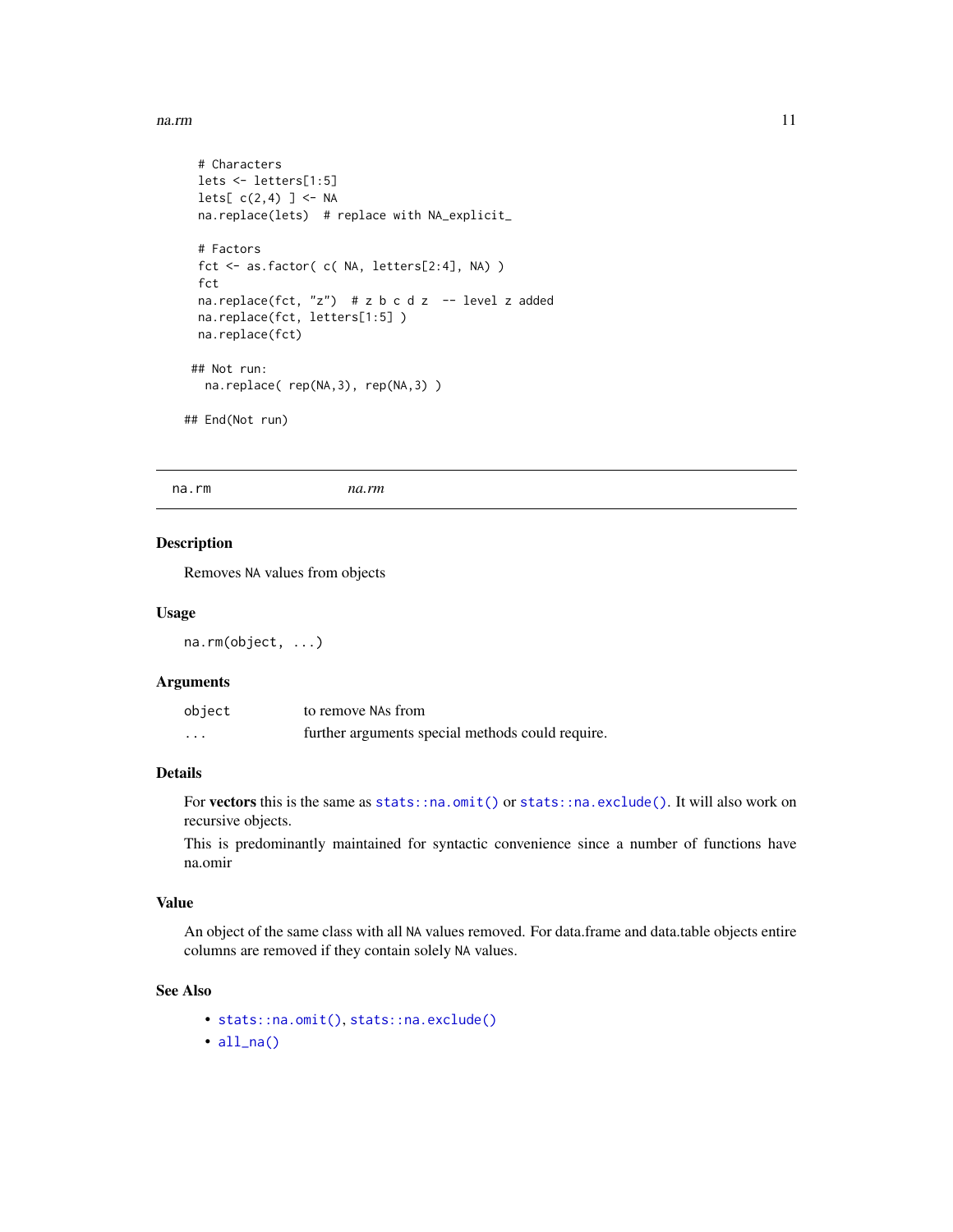<span id="page-11-0"></span>na.unreplace *na.unreplace*

#### Description

Change values to NAs, ie make explicit NAs back to NA

#### Usage

```
na.unreplace(x, values)
## Default S3 method:
na.unreplace(x, values = NULL)
## S3 method for class 'character'
na.unreplace(x, values = c("NA", NA_explicit_))
## S3 method for class 'factor'
na.unreplace(x, values = c("NA", NA_explicit_))
na.implicit(x, values)
```
#### Arguments

|        | object                                                                             |
|--------|------------------------------------------------------------------------------------|
| values | values that are (or can be coerced to) $\text{class}(x)$ that are to be set to NA. |

#### Details

na.unreplace replaces values by NA. It is meant to be nearly inverse operation to na\_replace (and na\_explicit). It can be used on both atomic and recursive objects. Unlike na.replace however, values express the values that if matched are set to NA. It is basically:

### x[ x

na.unreplace is a S3 method that can be used to defince additional methods for other objects.

#### See Also

• [na.replace\(\)](#page-8-1)

## Examples

```
na.unreplace( c(1,2,3,4), 3 )
na.unreplace( c("A", "(NA)", "B", "C") )
na.unreplace( c("A", NA_explicit_, "B", "C") )
```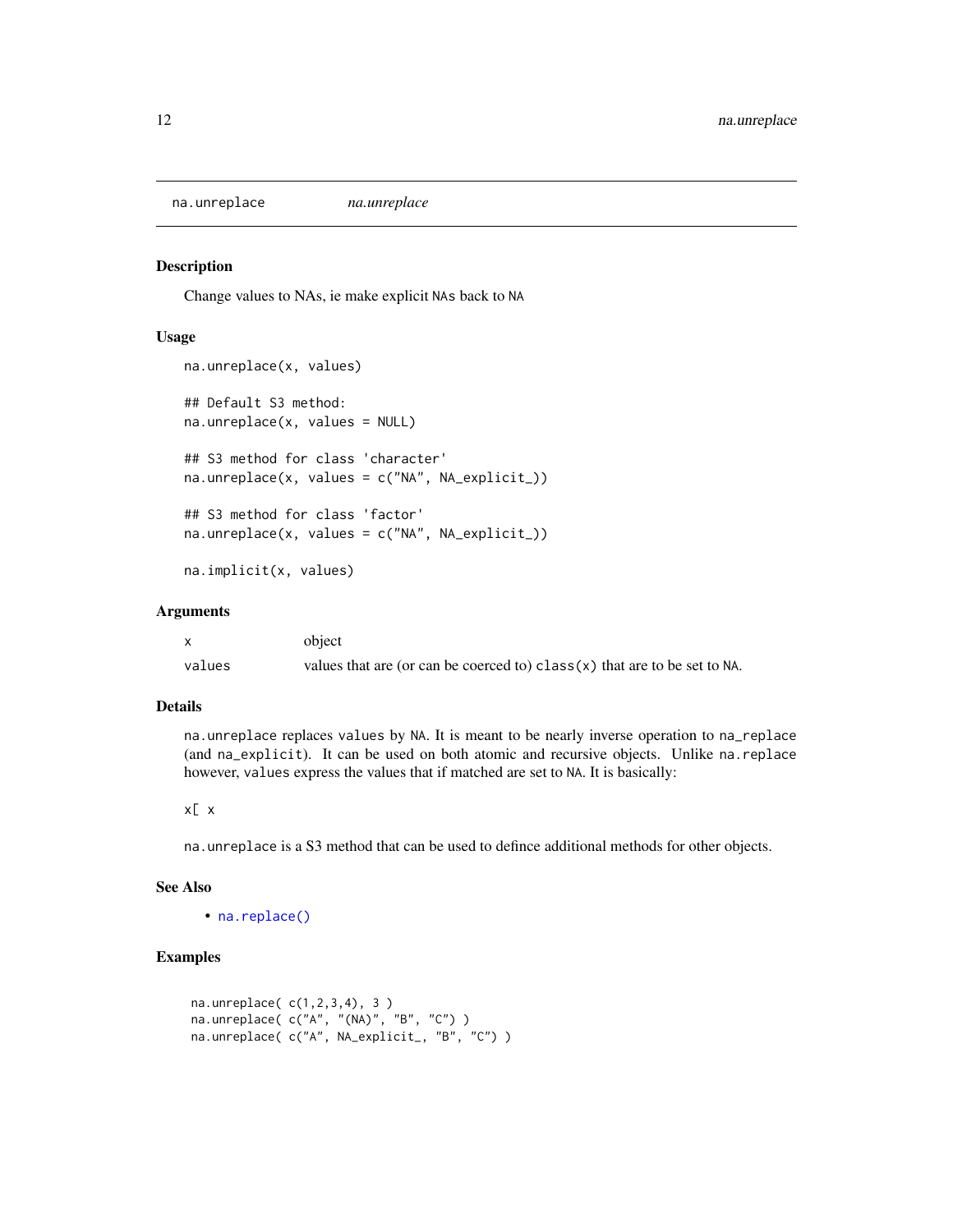## <span id="page-12-0"></span>NA\_explicit\_ 13

```
df <- data.frame( char=c('A', 'NA', 'C', NA_explicit_), num=1:4 )
na.unreplace(df)
```
<span id="page-12-1"></span>NA\_explicit\_ *NA\_explicit\_*

## Description

Default replacement for missing values in categorical vectors.

#### Usage

NA\_explicit\_

## Format

An object of class character of length 1.

## Details

NA\_explicit\_ is used as a default replacement for categorical vectors.

It is an active binding to getOptions('NA\_explicit\_') and is exported to the callers namespace.

To change the value of NA\_explicit use:

options( NA\_explicit = new\_value )

NA\_explicit\_ cannot be directly set.

## See Also

[na.replace\(\)](#page-8-1)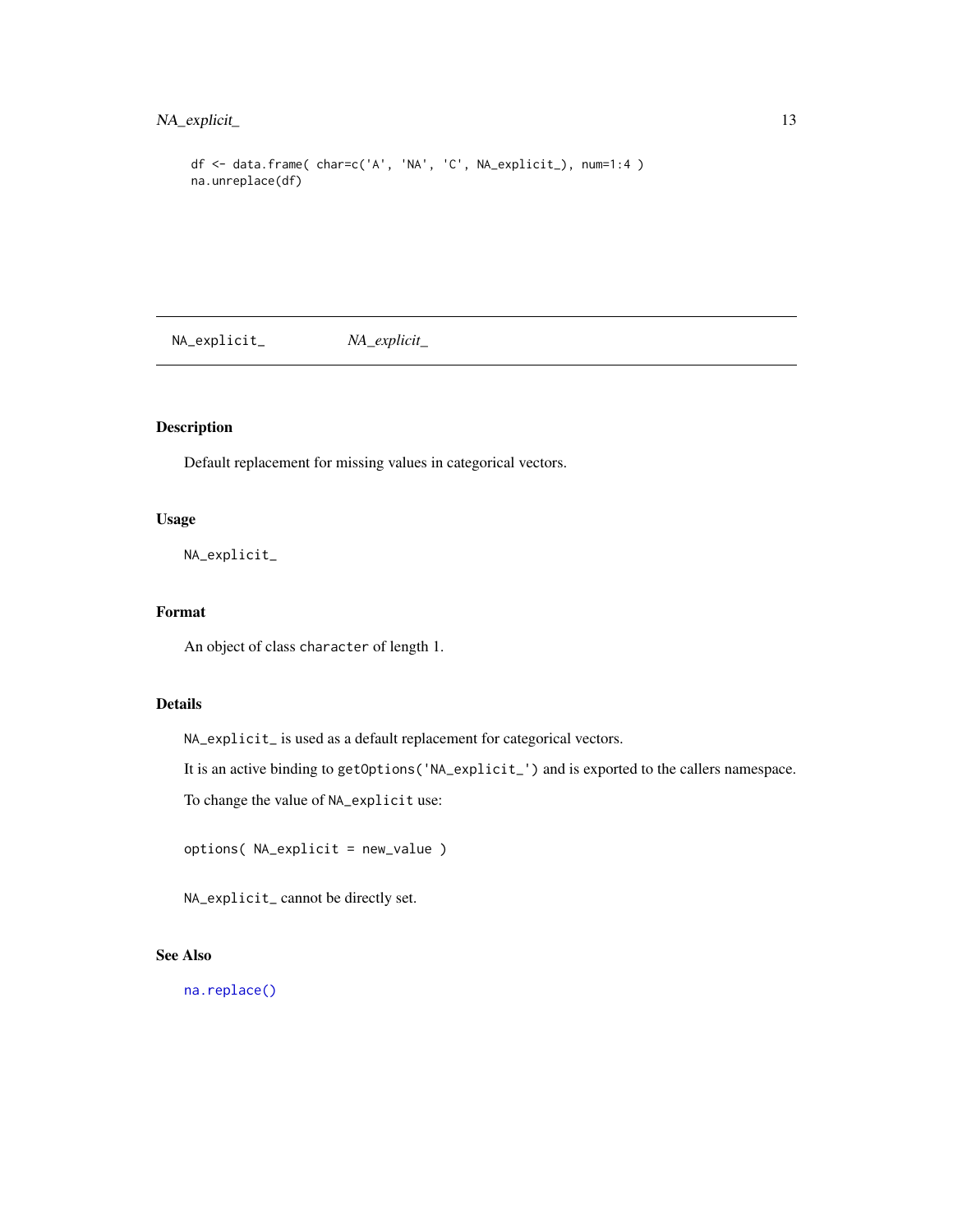## <span id="page-13-0"></span>Description

Returns the number of values that are NA

## Usage

n\_na(x) na.howmany(x)

na.n(x)

pct\_na(x)

na.pct(x)

## Arguments

x object to count how many values are NA

## Details

n\_na counts the number of missing values. na.n is an alias in the dplyr style. pct\_na gives the percentage of values that are NA

## Value

n\_na returns an integer. pct\_na returns a numeric value 0-1.

## Examples

```
x \leq -c(1, NA, NA, 4:5)n\_na(x)pct_na(x)
```